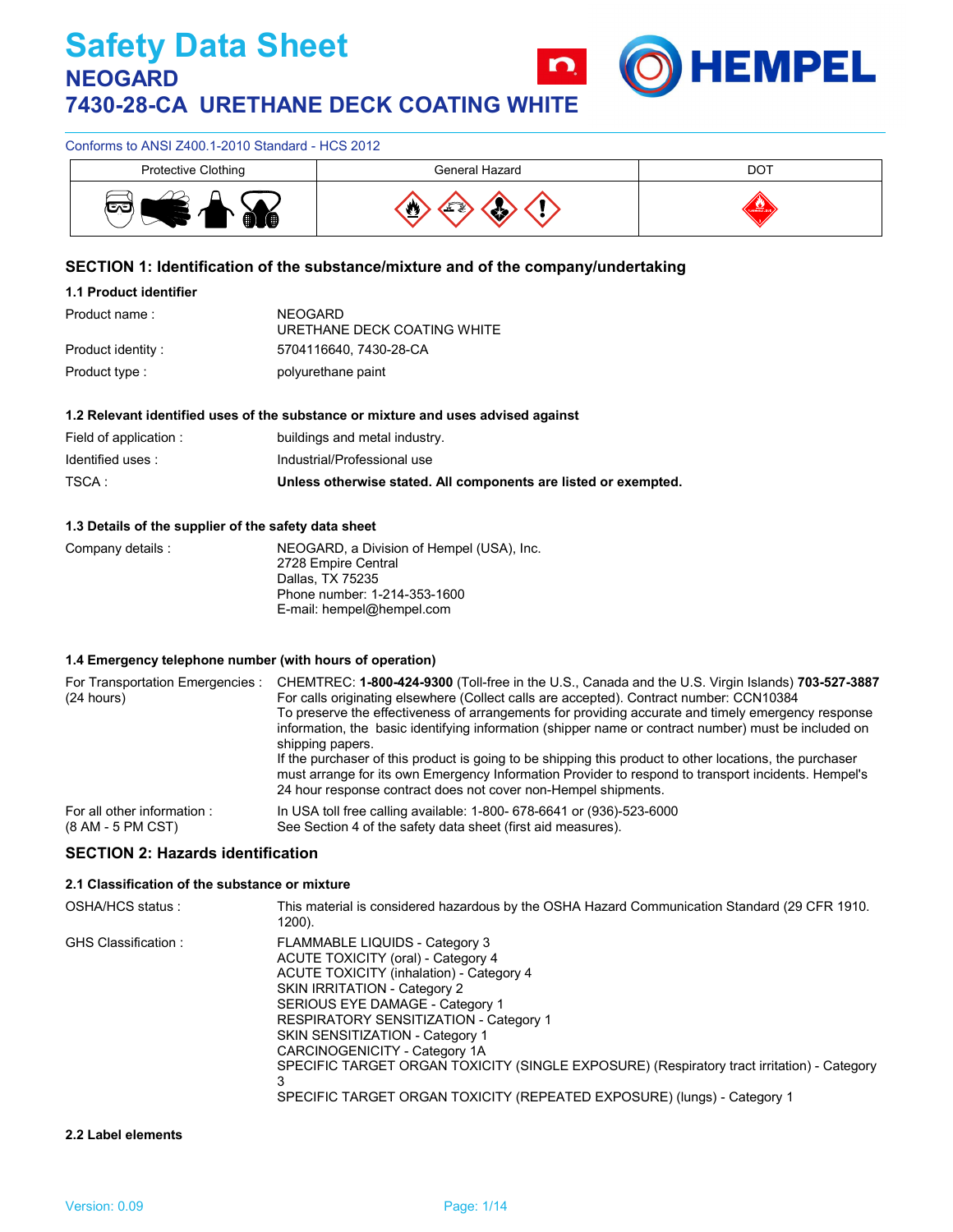

Hazard pictograms :



**IEMPEL** 

| Signal word:                  | Danger                                                                                                                                                                                                                                                                                                                                                                                                                                                                                                                                                                                                                                                                                                                                                                                                                                                                            |
|-------------------------------|-----------------------------------------------------------------------------------------------------------------------------------------------------------------------------------------------------------------------------------------------------------------------------------------------------------------------------------------------------------------------------------------------------------------------------------------------------------------------------------------------------------------------------------------------------------------------------------------------------------------------------------------------------------------------------------------------------------------------------------------------------------------------------------------------------------------------------------------------------------------------------------|
| Hazard statements:            | H226 - Flammable liquid and vapor.<br>H302 + H332 - Harmful if swallowed or if inhaled.<br>H318 - Causes serious eye damage.<br>H315 - Causes skin irritation.<br>H334 - May cause allergy or asthma symptoms or breathing difficulties if inhaled.<br>H317 - May cause an allergic skin reaction.<br>H350 - May cause cancer.<br>H335 - May cause respiratory irritation.<br>H372 - Causes damage to organs through prolonged or repeated exposure. (lungs)                                                                                                                                                                                                                                                                                                                                                                                                                      |
| Precautionary statements :    |                                                                                                                                                                                                                                                                                                                                                                                                                                                                                                                                                                                                                                                                                                                                                                                                                                                                                   |
| Prevention:                   | Obtain special instructions before use. Do not handle until all safety precautions have been read and<br>understood. Wear protective gloves. Wear eye or face protection. Wear protective clothing. Wear<br>respiratory protection. Keep away from heat, hot surfaces, sparks, open flames and other ignition<br>sources. No smoking. Use explosion-proof electrical, ventilating, lighting and all material-handling<br>equipment. Use only non-sparking tools. Take precautionary measures against static discharge.<br>Keep container tightly closed. Use only outdoors or in a well-ventilated area. Do not breathe vapor.<br>Do not eat, drink or smoke when using this product. Wash hands thoroughly after handling.<br>Contaminated work clothing must not be allowed out of the workplace.                                                                               |
| Response:                     | Get medical attention if you feel unwell. IF exposed or concerned: Get medical attention. IF INHALED:<br>If breathing is difficult, remove person to fresh air and keep comfortable for breathing. Call a POISON<br>CENTER or physician if you feel unwell. If experiencing respiratory symptoms: Call a POISON<br>CENTER or physician. IF SWALLOWED: Call a POISON CENTER or physician if you feel unwell.<br>Rinse mouth. IF ON SKIN (or hair): Take off immediately all contaminated clothing. Rinse skin with<br>water or shower. IF ON SKIN: Wash with plenty of soap and water. Wash contaminated clothing<br>before reuse. If skin irritation or rash occurs: Get medical attention. IF IN EYES: Rinse cautiously<br>with water for several minutes. Remove contact lenses, if present and easy to do. Continue rinsing.<br>Immediately call a POISON CENTER or physician. |
| Storage:                      | Store locked up. Store in a well-ventilated place. Keep cool.                                                                                                                                                                                                                                                                                                                                                                                                                                                                                                                                                                                                                                                                                                                                                                                                                     |
| Disposal:                     | Dispose of contents and container in accordance with all local, regional, national and international<br>requlations.                                                                                                                                                                                                                                                                                                                                                                                                                                                                                                                                                                                                                                                                                                                                                              |
| Supplemental label elements : | Avoid contact with skin and clothing. Wash thoroughly after handling.                                                                                                                                                                                                                                                                                                                                                                                                                                                                                                                                                                                                                                                                                                                                                                                                             |
|                               |                                                                                                                                                                                                                                                                                                                                                                                                                                                                                                                                                                                                                                                                                                                                                                                                                                                                                   |

### **2.3 Other hazards**

Hazards not otherwise classified : Prolonged or repeated contact may dry skin and cause irritation.

## **SECTION 3: Composition/information on ingredients**

| Product definition: | Mixture |
|---------------------|---------|
| Physical state:     | Liauid. |

| Product/ingredient name                                                                                                       | <b>Identifiers</b> | $\frac{0}{0}$ | <b>GHS Classification</b>                                                                                                                                                                                                                                                                 |
|-------------------------------------------------------------------------------------------------------------------------------|--------------------|---------------|-------------------------------------------------------------------------------------------------------------------------------------------------------------------------------------------------------------------------------------------------------------------------------------------|
| $ P$ oly[oxy(methyl-1,2-ethanediyl)], $\alpha$ -hydro- $\omega$ -<br>hydroxy-, polymer with 1,3-<br>diisocyanatomethylbenzene | 9057-91-4          | ≥25 - ≤50     | ACUTE TOXICITY (oral) - Category 4<br>ACUTE TOXICITY (dermal) - Category 4<br>ACUTE TOXICITY (inhalation) - Category 4<br>SKIN IRRITATION - Category 2<br>EYE IRRITATION - Category 2A<br>SPECIFIC TARGET ORGAN TOXICITY (SINGLE EXPOSURE)<br>(Respiratory tract irritation) - Category 3 |
| 4-chloro-trifluorotoluene                                                                                                     | $98-56-6$          | ≥10 - ≤25     | <b>FLAMMABLE LIQUIDS - Category 3</b><br>SKIN IRRITATION - Category 2<br>EYE IRRITATION - Category 2A<br>SKIN SENSITIZATION - Category 1B<br>SPECIFIC TARGET ORGAN TOXICITY (SINGLE EXPOSURE)<br>(Respiratory tract irritation) - Category 3                                              |
| titanium dioxide                                                                                                              | 13463-67-7         | ≥10 - ≤25     | Not classified.                                                                                                                                                                                                                                                                           |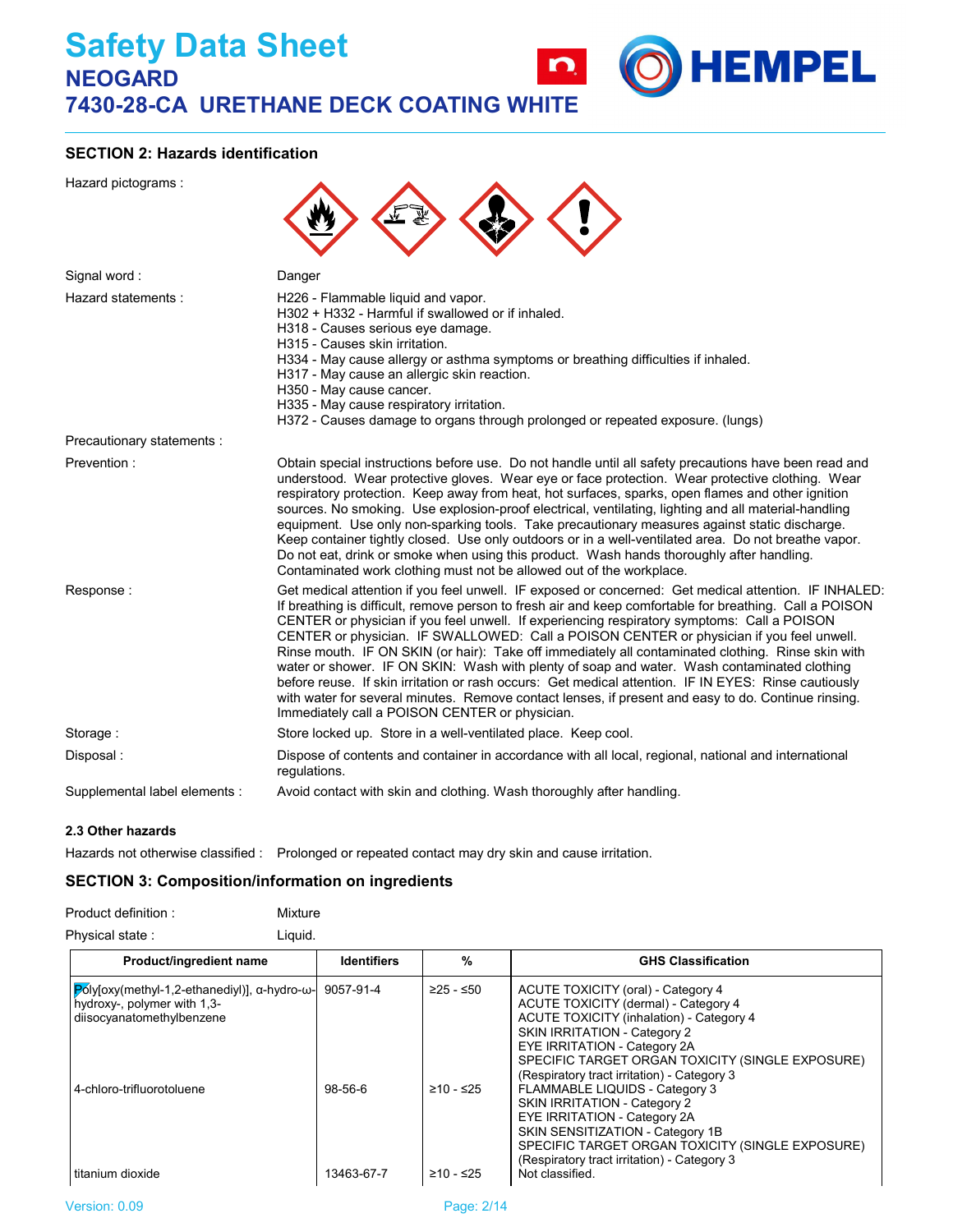## **SECTION 3: Composition/information on ingredients**

| quartz (chrystalline, non respirable)                                      | 14808-60-7    | ≥5 - ≤10        | SPECIFIC TARGET ORGAN TOXICITY (REPEATED<br>EXPOSURE) (lungs) (inhalation) - Category 1 |
|----------------------------------------------------------------------------|---------------|-----------------|-----------------------------------------------------------------------------------------|
| 1,6-hexanediyl-bis(2-(2-(1-ethylpentyl)<br>-3-oxazolidinyl)ethyl)carbamate | 140921-24-0   | $≥5 - ≤10$      | SERIOUS EYE DAMAGE - Category 1<br>SKIN SENSITIZATION - Category 1                      |
| respirable quartz                                                          | 14808-60-7    | $≥3 - ≤5$       | CARCINOGENICITY - Category 1A                                                           |
|                                                                            |               |                 | SPECIFIC TARGET ORGAN TOXICITY (REPEATED<br>EXPOSURE) (lungs) (inhalation) - Category 1 |
| solvent naphtha (petroleum), light arom.                                   | 64742-95-6    | $\geq 3 - 54.3$ | FLAMMABLE LIQUIDS - Category 3<br>SPECIFIC TARGET ORGAN TOXICITY (SINGLE EXPOSURE)      |
|                                                                            |               |                 | (Respiratory tract irritation) - Category 3                                             |
|                                                                            |               |                 | SPECIFIC TARGET ORGAN TOXICITY (SINGLE EXPOSURE)<br>(Narcotic effects) - Category 3     |
|                                                                            |               |                 | <b>ASPIRATION HAZARD - Category 1</b>                                                   |
| bis(2-ethylhexyl) terephthalate                                            | 6422-86-2     | $≥1 - ≤3$       | EYE IRRITATION - Category 2B                                                            |
| 1,2,4-trimethylbenzene                                                     | $95 - 63 - 6$ | $≥1 - ≤3$       | FLAMMABLE LIQUIDS - Category 3                                                          |
|                                                                            |               |                 | ACUTE TOXICITY (inhalation) - Category 4<br>SKIN IRRITATION - Category 2                |
|                                                                            |               |                 | EYE IRRITATION - Category 2A                                                            |
|                                                                            |               |                 | SPECIFIC TARGET ORGAN TOXICITY (SINGLE EXPOSURE)                                        |
|                                                                            |               |                 | (Respiratory tract irritation) - Category 3                                             |
| tert-butyl acetate                                                         | 540-88-5      | $≥1 - ≤3$       | FLAMMABLE LIQUIDS - Category 2                                                          |
| m-tolylidene diisocyanate                                                  | 26471-62-5    | $<$ 1           | ACUTE TOXICITY (inhalation) - Category 1                                                |
|                                                                            |               |                 | SKIN IRRITATION - Category 2                                                            |
|                                                                            |               |                 | EYE IRRITATION - Category 2A                                                            |
|                                                                            |               |                 | <b>RESPIRATORY SENSITIZATION - Category 1</b>                                           |
|                                                                            |               |                 | SKIN SENSITIZATION - Category 1                                                         |
|                                                                            |               |                 | CARCINOGENICITY - Category 2                                                            |
|                                                                            |               |                 | SPECIFIC TARGET ORGAN TOXICITY (SINGLE EXPOSURE)                                        |
|                                                                            |               |                 | (Respiratory tract irritation) - Category 3                                             |

**HEMPEL** 

Any concentration shown as a range is to protect confidentiality or is due to batch variation.

There are no ingredients present which, within the current knowledge of the supplier and in the concentrations applicable, are classified as hazardous to health or the environment and hence require reporting in this section.

### **SECTION 4: First aid measures**

#### **4.1 Description of first aid measures**

| General:                    | In all cases of doubt, or when symptoms persist, seek medical attention. Never give anything by mouth<br>to an unconscious person.                                                                                                                                                                                                                                                                         |
|-----------------------------|------------------------------------------------------------------------------------------------------------------------------------------------------------------------------------------------------------------------------------------------------------------------------------------------------------------------------------------------------------------------------------------------------------|
|                             | If breathing is irregular, drowsiness, loss of consciousness or cramps: Call 911 and give immediate<br>treatment (first aid).                                                                                                                                                                                                                                                                              |
| Eye contact:                | Check for and remove any contact lenses. Immediately flush eyes with plenty of water for at least 15<br>minutes, occasionally lifting the upper and lower eyelids. In all cases of doubt, or when symptoms<br>persist, seek medical attention.                                                                                                                                                             |
| Inhalation:                 | Remove to fresh air. Keep person warm and at rest. If not breathing, if breathing is irregular or if<br>respiratory arrest occurs, provide artificial respiration or oxygen by trained personnel. Give nothing by<br>mouth. If unconscious, place in recovery position and get medical attention immediately.                                                                                              |
| Skin contact:               | Remove contaminated clothing and shoes. Wash skin thoroughly with soap and water or use<br>recognized skin cleanser. Do NOT use solvents or thinners.                                                                                                                                                                                                                                                      |
| Ingestion:                  | If swallowed, seek medical advice immediately and show this container or label. Keep person warm<br>and at rest. Do not induce vomiting unless directed to do so by medical personnel. Lower the head so<br>that vomit will not re-enter the mouth and throat.                                                                                                                                             |
| Protection of first-aiders: | No action shall be taken involving any personal risk or without suitable training. If it is suspected that<br>fumes are still present, the rescuer should wear an appropriate mask or self-contained breathing<br>apparatus. It may be dangerous to the person providing aid to give mouth-to-mouth resuscitation.<br>Wash contaminated clothing thoroughly with water before removing it, or wear gloves. |

#### **4.2 Most important symptoms and effects, both acute and delayed**

| <b>Potential acute health effects</b> |                                                                                                                                   |
|---------------------------------------|-----------------------------------------------------------------------------------------------------------------------------------|
| Eye contact:                          | Causes serious eye damage.                                                                                                        |
| Inhalation:                           | Toxic if inhaled. May cause respiratory irritation. May cause allergy or asthma symptoms or breathing<br>difficulties if inhaled. |
| Skin contact:                         | Causes skin irritation. Defatting to the skin. May cause an allergic skin reaction.                                               |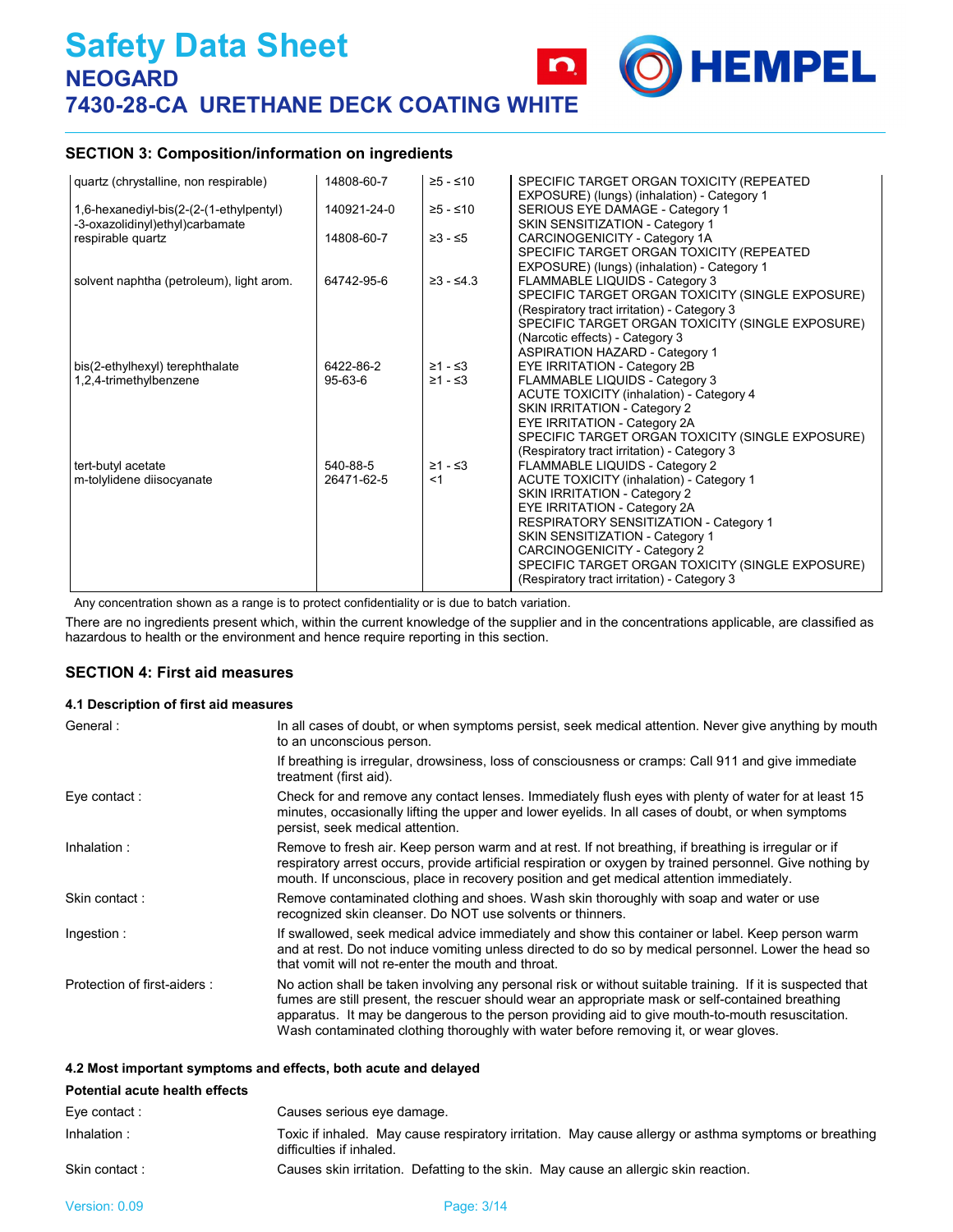

| Ingestion:                   | Harmful if swallowed.                                                                                                                    |  |
|------------------------------|------------------------------------------------------------------------------------------------------------------------------------------|--|
| Over-exposure signs/symptoms |                                                                                                                                          |  |
| Eye contact:                 | Adverse symptoms may include the following.<br>pain<br>watering<br>redness                                                               |  |
| Inhalation:                  | Adverse symptoms may include the following:<br>respiratory tract irritation<br>coughing<br>wheezing and breathing difficulties<br>asthma |  |
| Skin contact:                | Adverse symptoms may include the following:<br>pain or irritation<br>redness<br>dryness<br>cracking<br>blistering may occur              |  |
| Ingestion:                   | Adverse symptoms may include the following:<br>stomach pains                                                                             |  |

#### **4.3 Indication of any immediate medical attention and special treatment needed**

| Notes to physician :  | If gasses have been inhaled, from the decomposition of the product, symptoms may be delayed. |
|-----------------------|----------------------------------------------------------------------------------------------|
| Specific treatments : | No specific treatment.                                                                       |

**HEMPEL** 

#### **SECTION 5: Firefighting measures**

**5.1 Extinguishing media**

| Extinguishing media: | Recommended: alcohol resistant foam, CO <sub>2</sub> , powders, water spray. |
|----------------------|------------------------------------------------------------------------------|
|                      | Not to be used: waterjet.                                                    |

#### **5.2 Special hazards arising from the substance or mixture**

| Hazards from the substance or<br>mixture: | Flammable liquid and vapor. Runoff to sewer may create fire or explosion hazard. In a fire or if heated,<br>a pressure increase will occur and the container may burst, with the risk of a subsequent explosion.<br>This material is harmful to aquatic life with long lasting effects. Fire water contaminated with this<br>material must be contained and prevented from being discharged to any waterway, sewer or drain. |
|-------------------------------------------|------------------------------------------------------------------------------------------------------------------------------------------------------------------------------------------------------------------------------------------------------------------------------------------------------------------------------------------------------------------------------------------------------------------------------|
| Hazardous combustion products :           | Decomposition products may include the following materials: carbon oxides nitrogen oxides<br>halogenated compounds carbonyl halides metal oxide/oxides                                                                                                                                                                                                                                                                       |

#### **5.3 Advice for firefighters**

Promptly isolate the scene by removing all persons from the vicinity of the incident if there is a fire. No action shall be taken involving any personal risk or without suitable training. Fire will produce dense black smoke. Exposure to decomposition products may cause a health hazard. Cool closed containers exposed to fire with water. Do not release runoff from fire to drains or watercourses. Fire-fighters should wear appropriate protective equipment and self-contained breathing apparatus (SCBA) with a full face-piece operated in positive pressure mode.

### **SECTION 6: Accidental release measures**

#### **6.1 Personal precautions, protective equipment and emergency procedures**

Avoid all direct contact with the spilled material. Exclude sources of ignition and be aware of explosion hazard. Ventilate the area. Avoid breathing vapor or mist. Refer to protective measures listed in sections 7 and 8. No action shall be taken involving any personal risk or without suitable training. If the product contaminates lakes, rivers, or sewers, inform the appropriate authorities in accordance with local regulations.

#### **6.2 Environmental precautions**

Avoid dispersal of spilled material and runoff and contact with soil, waterways, drains and sewers. Inform the relevant authorities if the product has caused environmental pollution (sewers, waterways, soil or air). Water polluting material.

#### **6.3 Methods and materials for containment and cleaning up**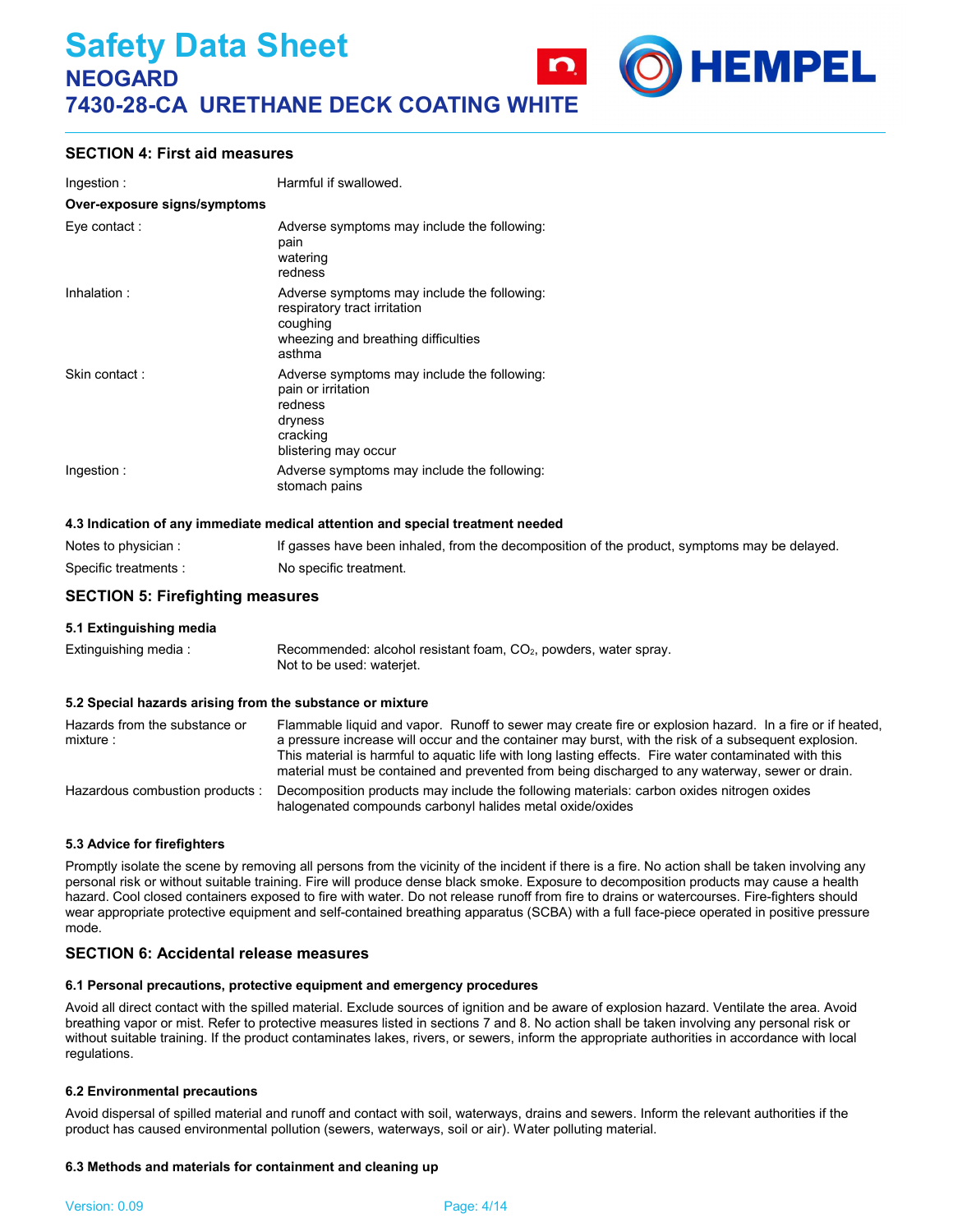## **SECTION 6: Accidental release measures**

Stop leak if without risk. Move containers from spill area. Approach release from upwind. Prevent entry into sewers, water courses, basements or confined areas. Wash spillages into an effluent treatment plant or proceed as follows. Contain and collect spillage with noncombustible, absorbent material e.g. sand, earth, vermiculite or diatomaceous earth and place in container for disposal according to local regulations (see Section 13). Use spark-proof tools and explosion-proof equipment. Contaminated absorbent material may pose the same hazard as the spilled product.

**HEMPEL** 

#### **6.4 Reference to other sections**

See Section 1 for emergency contact information. See Section 8 for information on appropriate personal protective equipment. See Section 13 for additional waste treatment information.

#### **SECTION 7: Handling and storage**

#### **7.1 Precautions for safe handling**

Vapors are heavier than air and may spread along floors. Vapors may form explosive mixtures with air. Prevent the creation of flammable or explosive concentrations of vapors in air and avoid vapor concentrations higher than the occupational exposure limits. In addition, the product should be used only in areas from which all naked lights and other sources of ignition have been excluded. Electrical equipment should be protected to the appropriate standard. To dissipate static electricity during transfer, ground drum and connect to receiving container with bonding strap. No sparking tools should be used. Contains isocyanates. Exposure to isocyanate may result in acute irritation and/or sensitisation when breathing.

#### **Care should be taken when re-opening partly-used containers.**

Avoid inhalation of vapour, dust and spray mist. Avoid contact with skin and eyes. Eating, drinking and smoking should be prohibited in area where this material is handled, stored and processed. Appropriate personal protective equipment: see Section 8. Always keep in containers made from the same material as the original one.

#### **7.2 Conditions for safe storage, including any incompatibilities**

Store in accordance with local regulations for flammable liquids. Store in a cool, well-ventilated area away from incompatible materials and ignition sources. Keep out of the reach of children. Keep away from: Oxidizing agents, strong alkalis, strong acids as well as of amines, alcohols and water. No smoking. Prevent unauthorized access. Containers that are opened must be carefully resealed and kept upright to prevent leakage.

#### **7.3 Specific end use(s)**

See separate Product Data Sheet for recommendations or industrial sector specific solutions. This product may be applied using several application techniques and methods of handling may be different for each. Application techniques include [but are not limited to] brushing, rolling, and spray application [conventional, HPLV, airless, pleural component or aerosol can]. Avoid the breathing of vapors and, if spraying, do not breath spray mist or aerosols.

### **SECTION 8: Exposure controls/personal protection**

#### **8.1 Control parameters**

| Product/ingredient name               | <b>Exposure limit values</b>                                                                                                                                                                                                                                                                                                                                                                                                                                                    |  |  |
|---------------------------------------|---------------------------------------------------------------------------------------------------------------------------------------------------------------------------------------------------------------------------------------------------------------------------------------------------------------------------------------------------------------------------------------------------------------------------------------------------------------------------------|--|--|
| titanium dioxide                      | OSHA PEL (United States, 6/2016).<br>TWA: 15 mg/m <sup>3</sup> 8 hours. Form: Total dust<br>ACGIH TLV (United States, 3/2017).<br>TWA: $10 \text{ mg/m}^3$ 8 hours.                                                                                                                                                                                                                                                                                                             |  |  |
| quartz (chrystalline, non respirable) | OSHA PEL Z3 (United States, 6/2016).<br>TWA: 250 mppcf / (%SiO2+5) 8 hours. Form: Respirable<br>TWA: 10 mg/m <sup>3</sup> / (%SiO2+2) 8 hours. Form: Respirable<br>OSHA PEL (United States, 6/2016).<br>TWA: 50 µg/m <sup>3</sup> 8 hours. Form: Respirable dust<br>ACGIH TLV (United States, 3/2017).<br>TWA: 0.025 mg/m <sup>3</sup> 8 hours. Form: Respirable fraction<br>NIOSH REL (United States, 10/2016).<br>TWA: 0.05 mg/m <sup>3</sup> 10 hours. Form: respirable dust |  |  |
| respirable quartz                     | OSHA PEL Z3 (United States, 6/2016).<br>TWA: 250 mppcf / (%SiO2+5) 8 hours. Form: Respirable<br>TWA: 10 mg/m <sup>3</sup> / (%SiO2+2) 8 hours. Form: Respirable<br>OSHA PEL (United States, 6/2016).<br>TWA: 50 µg/m <sup>3</sup> 8 hours. Form: Respirable dust<br>ACGIH TLV (United States, 3/2017).<br>TWA: 0.025 mg/m <sup>3</sup> 8 hours. Form: Respirable fraction                                                                                                       |  |  |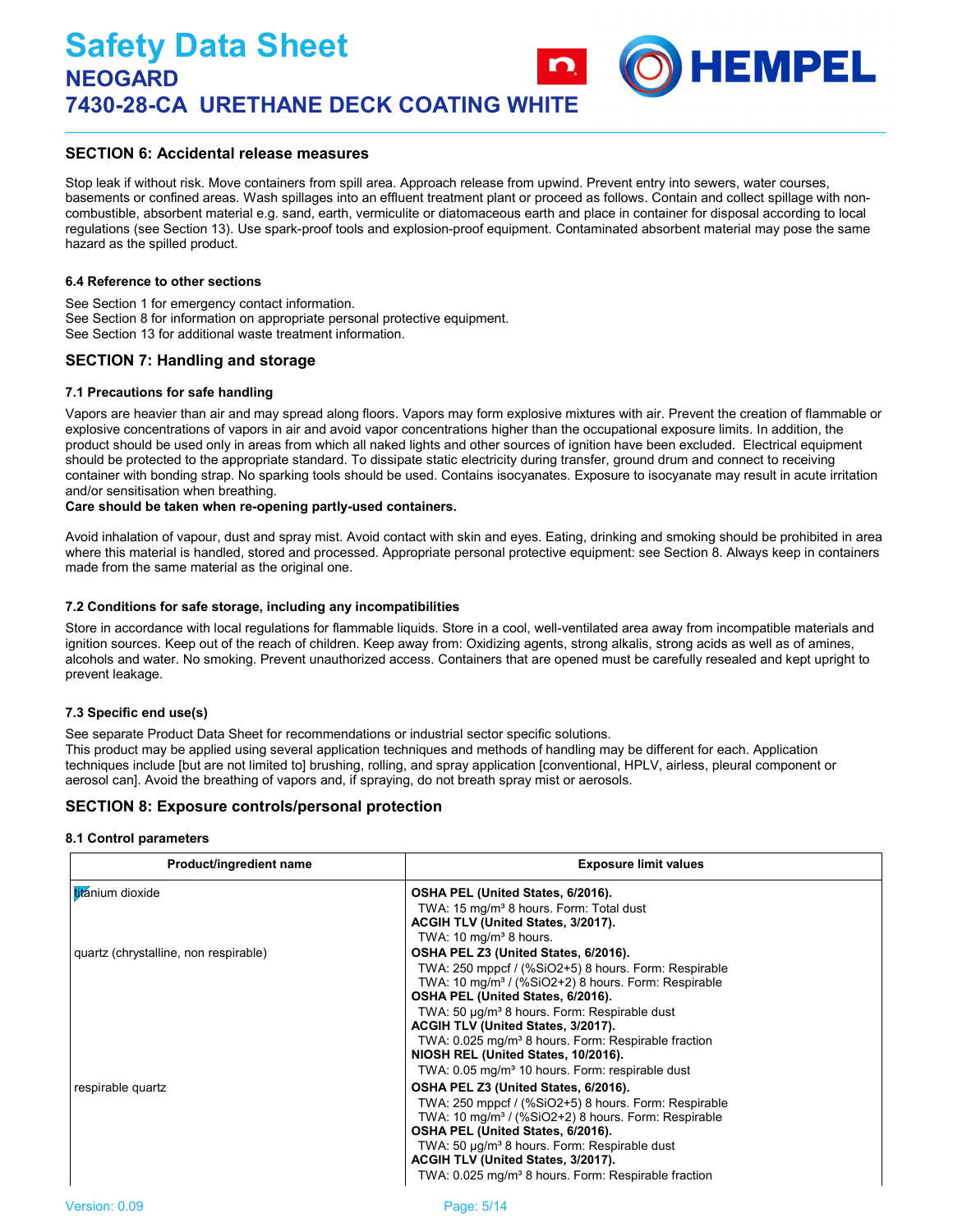## **SECTION 8: Exposure controls/personal protection**

|                                          | NIOSH REL (United States, 10/2016).                         |
|------------------------------------------|-------------------------------------------------------------|
|                                          | TWA: 0.05 mg/m <sup>3</sup> 10 hours. Form: respirable dust |
| solvent naphtha (petroleum), light arom. | <b>ACGIH TLV (United States).</b>                           |
|                                          | TWA Tentative: 25 ppm 8 hours.                              |
| 1,2,4-trimethylbenzene                   | ACGIH TLV (United States, 3/2017).                          |
|                                          | TWA: $123 \text{ mg/m}^3$ 8 hours.                          |
|                                          | TWA: 25 ppm 8 hours.                                        |
|                                          | NIOSH REL (United States, 10/2016).                         |
|                                          | TWA: 125 mg/m <sup>3</sup> 10 hours.                        |
|                                          | TWA: 25 ppm 10 hours.                                       |
| tert-butyl acetate                       | NIOSH REL (United States, 10/2016).                         |
|                                          | TWA: 950 mg/m <sup>3</sup> 10 hours.                        |
|                                          | TWA: 200 ppm 10 hours.                                      |
|                                          | OSHA PEL (United States, 6/2016).                           |
|                                          | TWA: $950 \text{ mg/m}^3$ 8 hours.                          |
|                                          | TWA: 200 ppm 8 hours.                                       |
|                                          | ACGIH TLV (United States, 3/2017).                          |
|                                          | STEL: 150 ppm 15 minutes.                                   |
|                                          | TWA: 50 ppm 8 hours.                                        |
|                                          |                                                             |

HEMPEL

#### **Recommended monitoring procedures**

If this product contains ingredients with exposure limits, personal, workplace atmosphere or biological monitoring may be required to determine the effectiveness of the ventilation or other control measures and/or the necessity to use respiratory protective equipment. Reference should be made to appropriate monitoring standards. Reference to national guidance documents for methods for the determination of hazardous substances will also be required.

#### **8.2 Exposure controls**

#### **Appropriate engineering controls**

Provide local exhaust and general ventilation systems to maintain airborne concentrations below OSHA, ACGIH, and manufacturer recommended exposure limits. Local exhaust ventilation is preferred because it prevents contaminant dispersion into work areas by controlling it at its source. Use local and general exhaust ventilation to effectively remove and prevent buildup of mists/vapors/fumes generated from the handling of this product.

Note: Local exhaust ventilation is designed to capture an emitted contaminant at or near its source, before the contaminant has a chance to disperse into the workplace air. General exhaust ventilation, also called dilution ventilation, is different from local exhaust ventilation because instead of capturing emissions at their source and removing them from the air, general exhaust ventilation allows the contaminant to be emitted into the workplace air and then dilutes the concentration of the contaminant to an acceptable level (e.g., to the PEL or below).

#### **Individual protection measures**

| General:              | Gloves must be worn for all work that may result in soiling. Apron/coveralls/protective clothing must be<br>worn when soiling is so great that regular work clothes do not adequately protect skin against contact<br>with the product. Safety eyewear should be used when there is a likelihood of exposure.                                                                                                                                          |
|-----------------------|--------------------------------------------------------------------------------------------------------------------------------------------------------------------------------------------------------------------------------------------------------------------------------------------------------------------------------------------------------------------------------------------------------------------------------------------------------|
| Hygiene measures :    | Wash hands, forearms, and face thoroughly after handling compounds and before eating, smoking,<br>using lavatory, and at the end of day.                                                                                                                                                                                                                                                                                                               |
| Eye/face protection : | Safety eyewear complying with an approved standard should be used when a risk assessment<br>indicates this is necessary to avoid exposure to liquid splashes, mists, gases or dusts. If contact is<br>possible, the following protection should be worn, unless the assessment indicates a higher degree of<br>protection: chemical splash goggles and/or face shield. If inhalation hazards exist, a full-face<br>respirator may be required instead. |
| Hand protection:      | Wear chemical-resistant gloves in combination with 'basic' employee training. The quality of the<br>chemical-resistant protective gloves must be chosen as a function of the specific workplace<br>concentrations and quantity of hazardous substances.                                                                                                                                                                                                |
|                       | Since the actual work situation is unknown. Supplier of gloves should be contacted in order to find the<br>appropriate type. Below listed glove(s) should be regarded as generic advice:                                                                                                                                                                                                                                                               |
|                       | May be used: nitrile rubber<br>Recommended: Silver Shield / Barrier / 4H gloves, polyvinyl alcohol (PVA), Viton®<br>Short term exposure: neoprene rubber, butyl rubber, natural rubber (latex), polyvinyl chloride (PVC)                                                                                                                                                                                                                               |
| Body protection :     | Personal protective equipment for the body should be selected based on the task being performed and<br>the risks involved handling this product.<br>Wear suitable protective clothing. Always wear protective clothing when spraying.                                                                                                                                                                                                                  |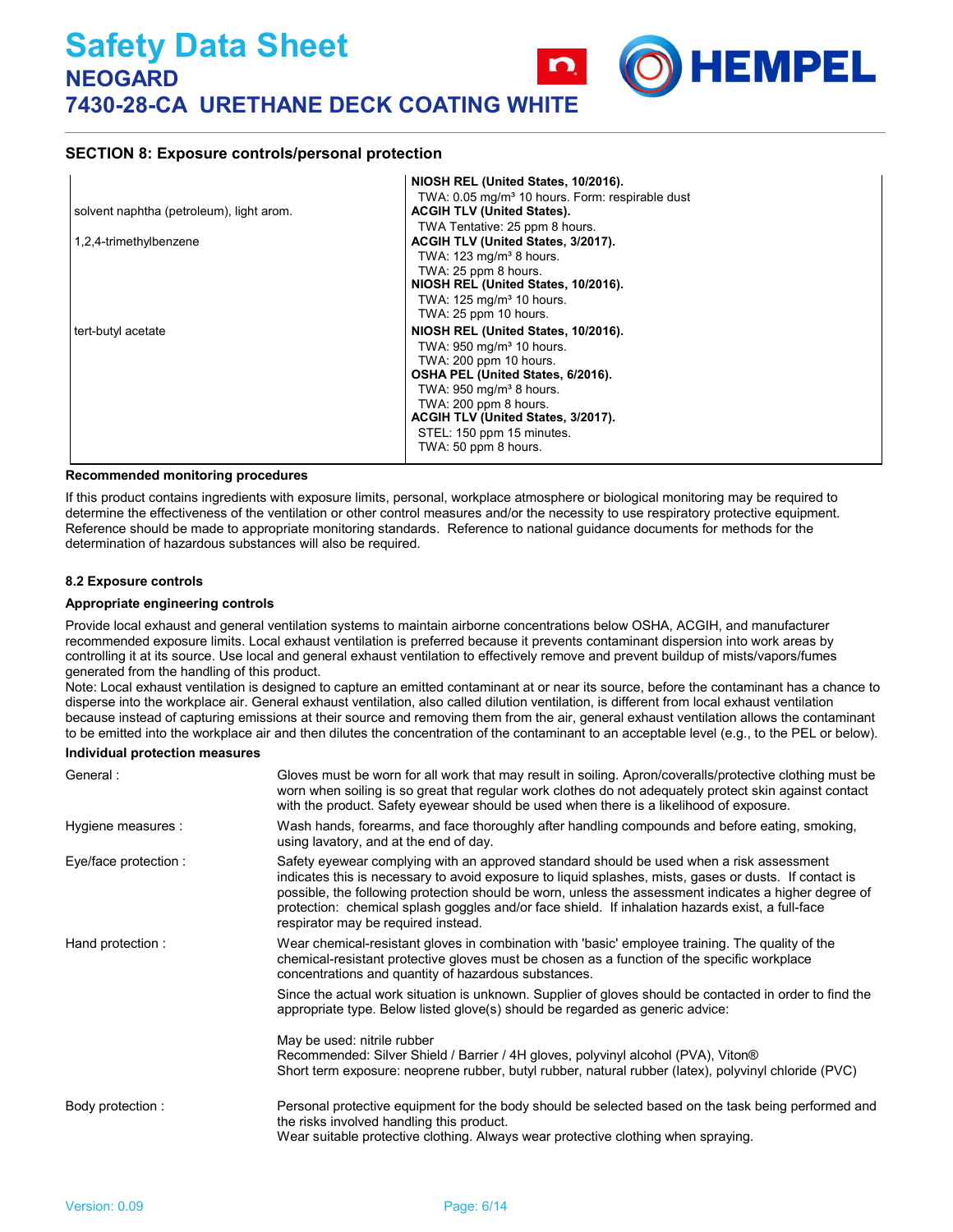## **SECTION 8: Exposure controls/personal protection**

Respiratory protection :

If working areas have insufficient ventilation, wear half or totally covering mask equipped with gas filter of type Organic Vapor, when grinding use particle filter of type P95, P99 or P100. When spraying use a combined filter (organic vapor / HEPA or organic vapor / P100 type). Be sure to use approved/certified respirator or equivalent. Always wear an air-fed respirator when spraying in a continuous and prolonged work situation (e.g. hood with supply of fresh or compressed air or a full face, powered air purifying filter).

**HEMPEL** 

Protective clothing (pictograms) :



Note: Application of paint products by spraying requires additional safety precautions: Full body suit, Full face respirator with air supplied.

#### **Environmental exposure controls**

Emissions from ventilation or work process equipment should be checked to ensure they comply with the requirements of environmental protection legislation. In some cases, fume scrubbers, filters or engineering modifications to the process equipment will be necessary to reduce emissions to acceptable levels.

## **SECTION 9: Physical and chemical properties**

#### **9.1 Information on basic physical and chemical properties**

| Physical state:                                   | Liquid.                                                                                                                                                                                                                                            |
|---------------------------------------------------|----------------------------------------------------------------------------------------------------------------------------------------------------------------------------------------------------------------------------------------------------|
| Color:                                            | White                                                                                                                                                                                                                                              |
| Odor:                                             | Solvent-like                                                                                                                                                                                                                                       |
| pH :                                              | Testing not relevant or not possible due to nature of the product.                                                                                                                                                                                 |
| Melting point/freezing point:                     | Testing not relevant or not possible due to nature of the product.                                                                                                                                                                                 |
| Boiling point/boiling range:                      | Testing not relevant or not possible due to nature of the product.                                                                                                                                                                                 |
| Flash point:                                      | Closed cup: $43^{\circ}$ C (109.4 $^{\circ}$ F)                                                                                                                                                                                                    |
| Evaporation rate:                                 | Testing not relevant or not possible due to nature of the product.                                                                                                                                                                                 |
| Flammability:                                     | Flammable in the presence of the following materials or conditions: open flames, sparks and static<br>discharge, heat and oxidizing materials.<br>Slightly flammable in the presence of the following materials or conditions: reducing materials. |
| Upper/lower flammability or<br>explosive limits : | $0.9 - 10.5$ vol %                                                                                                                                                                                                                                 |
| Vapor pressure :                                  | 0.01 kPa This is based on data for the following ingredient: Poly[oxy(methyl-1,2-ethanediyl)], $\alpha$ -hydro- $\omega$ -<br>hydroxy-, polymer with 1,3-diisocyanatomethylbenzene                                                                 |
| Vapor density:                                    | Testing not relevant or not possible due to nature of the product.                                                                                                                                                                                 |
| Relative density:                                 | $1.313$ g/cm <sup>3</sup>                                                                                                                                                                                                                          |
| Solubility(ies):                                  | Insoluble in the following materials: cold water and hot water.                                                                                                                                                                                    |
| Partition coefficient (LogKow):                   | Testing not relevant or not possible due to nature of the product.                                                                                                                                                                                 |
| Auto-ignition temperature :                       | Testing not relevant or not possible due to nature of the product.                                                                                                                                                                                 |
| Decomposition temperature :                       | Testing not relevant or not possible due to nature of the product.                                                                                                                                                                                 |
| Viscositv :                                       | Testing not relevant or not possible due to nature of the product.                                                                                                                                                                                 |
| Explosive properties :                            | Not available.                                                                                                                                                                                                                                     |
| Oxidizing properties :                            | Testing not relevant or not possible due to nature of the product.                                                                                                                                                                                 |
| 0.0 Othar information                             |                                                                                                                                                                                                                                                    |

#### **9.2 Other information**

| Solvent(s) % by weight<br>(Included excempt solvent(s)): | 20.4 % (w/w)                              |
|----------------------------------------------------------|-------------------------------------------|
| Water % by weight :                                      | Weighted average: 0 %                     |
| VOC content (Coatings) :                                 | $0.691$ lbs/gal $(82.8 \text{ q/l})$      |
| VOC content (Regulatory):                                | $0.809$ lbs/gal $(97$ g/l)                |
| TOC Content (Volatile):                                  | Weighted average: 156 g/l                 |
| Solvent Gas:                                             | Weighted average: 0.044 m <sup>3</sup> /l |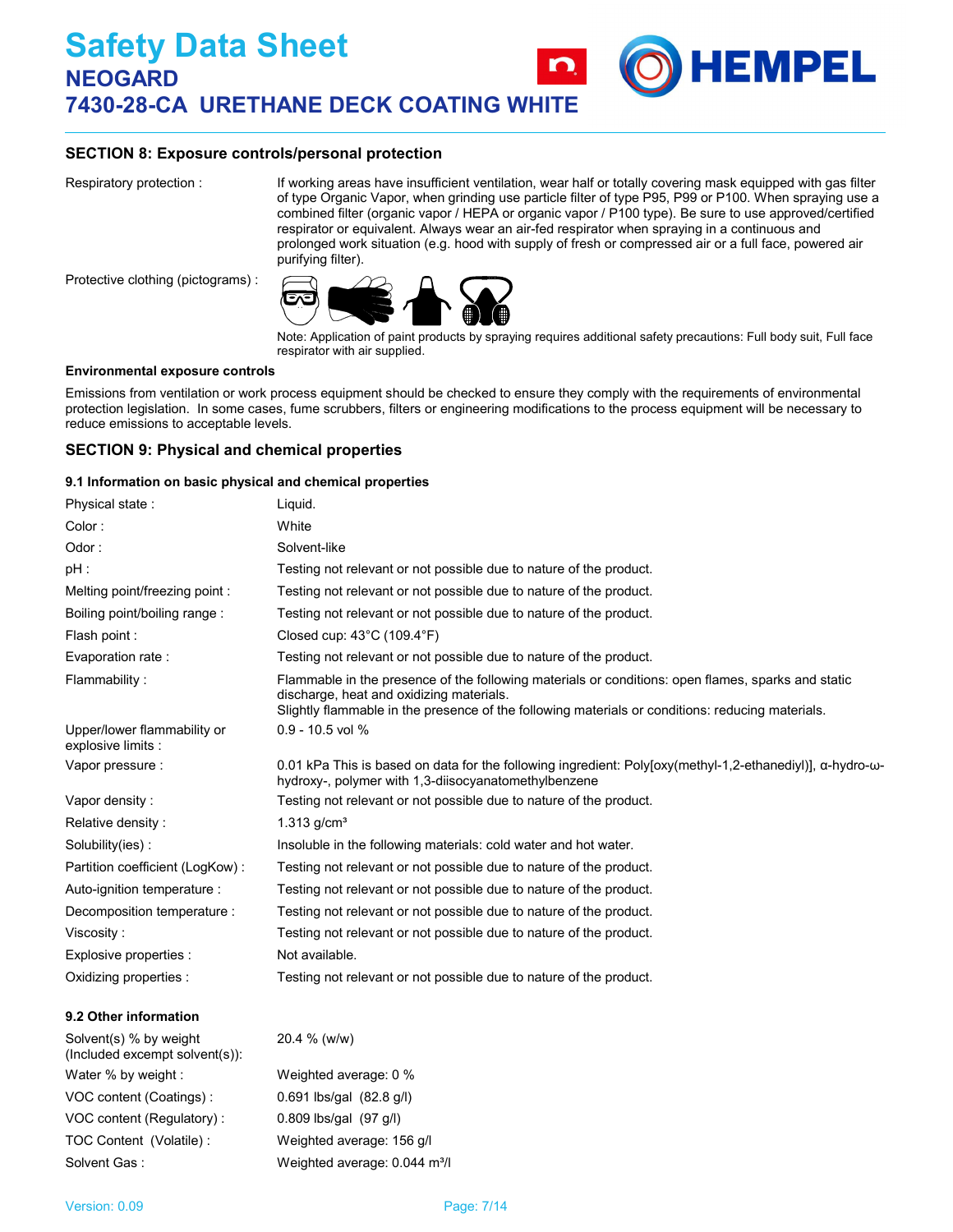

## **SECTION 10: Stability and reactivity**

#### **10.1 Reactivity**

No specific test data related to reactivity available for this product or its ingredients.

#### **10.2 Chemical stability**

The product is stable.

#### **10.3 Possibility of hazardous reactions**

Under normal conditions of storage and use, hazardous reactions will not occur.

#### **10.4 Conditions to avoid**

Avoid all possible sources of ignition (spark or flame). Do not pressurize, cut, weld, braze, solder, drill, grind or expose containers to heat or sources of ignition.

#### **10.5 Incompatible materials**

Highly reactive or incompatible with the following materials: oxidizing materials.

#### **10.6 Hazardous decomposition products**

When exposed to high temperatures (i.e. in case of fire) harmful decomposition products may be formed:

Decomposition products may include the following materials: carbon oxides nitrogen oxides halogenated compounds carbonyl halides metal oxide/oxides

## **SECTION 11: Toxicological information**

#### **11.1 Information on toxicological effects**

Exposure to component solvent vapor concentrations may result in adverse health effects such as mucous membrane and respiratory system irritation and adverse effects on the kidneys, liver and central nervous system. Solvents may cause some of the above effects by absorption through the skin. Symptoms and signs include headaches, dizziness, fatigue, muscular weakness, drowsiness and, in extreme cases, loss of consciousness. Repeated or prolonged contact with the preparation may cause removal of natural fat from the skin, resulting in non-allergic contact dermatitis and absorption through the skin. If splashed in the eyes, the liquid may cause irritation and reversible damage. Accidental swallowing may cause stomach pain. Chemical lung inflammation may occur if the product is taken into the lungs via vomiting.

Isocyanate containing products have characteristics that include producing acute irritation and/or sensitisation when breathing, subsequent asthmatic problems and lung contractions. Sensitised people can, as a result from this, show asthmatic symptoms with exposure to atmospheric concentrations far below the TLV. Repeated exposures will lead to permanent damage to the respiratory system.

#### **Acute toxicity**

| Product/ingredient name            | Result                          | <b>Species</b> | <b>Dose</b>             | <b>Exposure</b>          |
|------------------------------------|---------------------------------|----------------|-------------------------|--------------------------|
| 4-chloro-trifluorotoluene          | LC50 Inhalation Vapor           | Rat            | 33 mg/l                 | 4 hours                  |
|                                    | LD50 Dermal                     | Rat            | >3300 mg/kg             |                          |
|                                    | LD50 Oral                       | Rat            | 13000 mg/kg             |                          |
| titanium dioxide                   | LC50 Inhalation Dusts and mists | Rat            | $>6.8$ mg/l             | 4 hours                  |
|                                    | LD50 Dermal                     | Rabbit         | >5000 mg/kg             |                          |
|                                    | LD50 Oral                       | Rat            | >5000 mg/kg             |                          |
| solvent naphtha (petroleum), light | <b>LC50 Inhalation Vapor</b>    | Rat            | 6193 mg/m <sup>3</sup>  | 4 hours                  |
| arom.                              |                                 |                |                         |                          |
|                                    | LD50 Dermal                     | Rabbit         | 3160 mg/kg              | $\overline{\phantom{0}}$ |
|                                    | LD50 Oral                       | Rat            | 3492 mg/kg              |                          |
| 1,2,4-trimethylbenzene             | <b>LC50 Inhalation Vapor</b>    | Rat            | 18000 mg/m <sup>3</sup> | 4 hours                  |
|                                    | LD50 Oral                       | Rat            | $5$ g/kg                |                          |
| tert-butyl acetate                 | LD50 Oral                       | Rat            | 4100 mg/kg              |                          |
| m-tolylidene diisocyanate          | <b>LC50 Inhalation Vapor</b>    | Rat            | $0.47$ mg/              | 1 hours                  |
|                                    | LD50 Dermal                     | Rabbit         | >9400 mg/kg             | -                        |
|                                    | LD50 Oral                       | Rat            | 4130 mg/kg              | $\overline{\phantom{0}}$ |

**Acute toxicity estimates**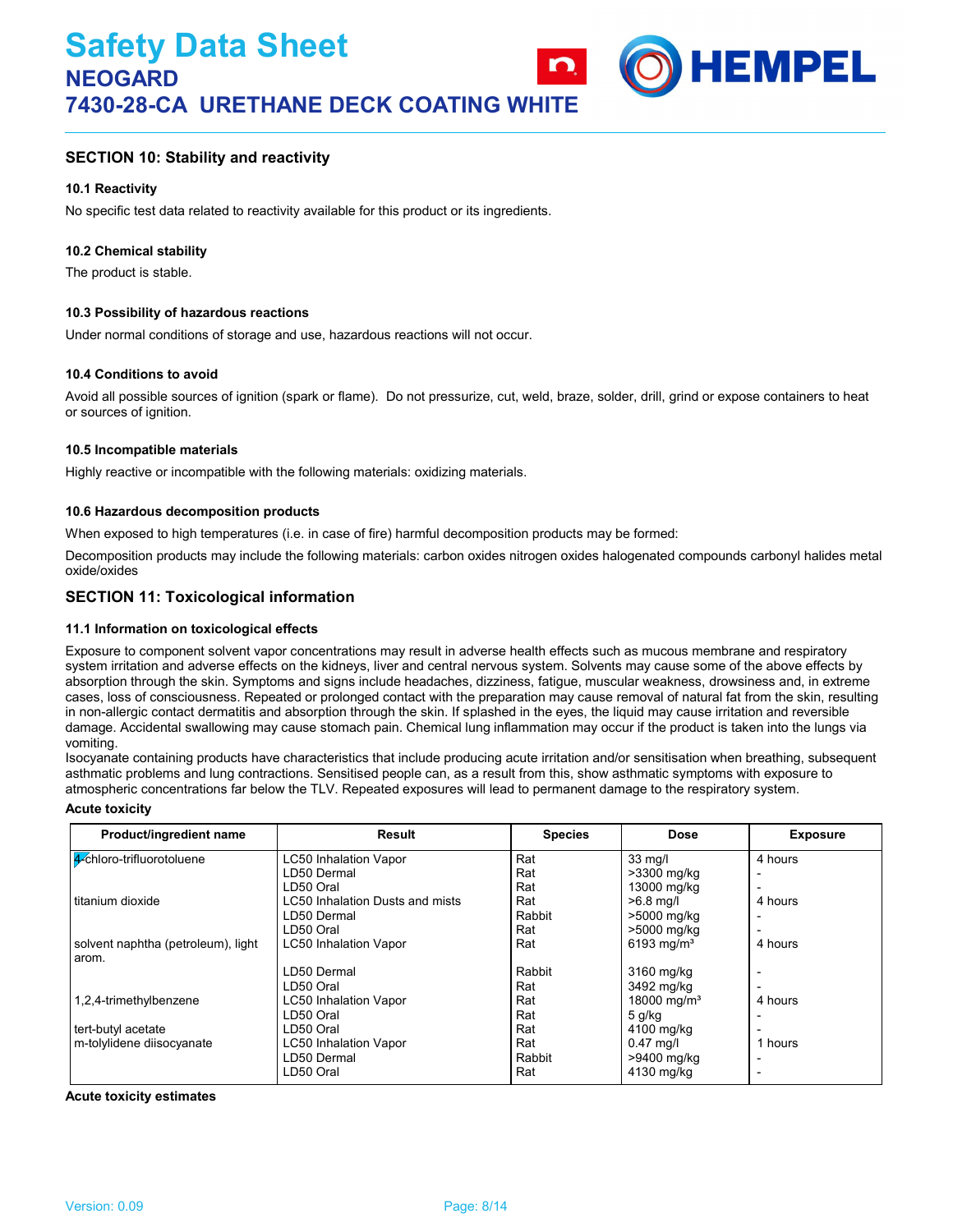

## **SECTION 11: Toxicological information**

| Route                        | <b>ATE value</b> |  |  |
|------------------------------|------------------|--|--|
| Oral                         | 1102.8 mg/kg     |  |  |
| Dermal                       | 2409 mg/kg       |  |  |
| Inhalation (gases)           | 227165.2 ppm     |  |  |
| Inhalation (vapors)          | 908.7 mg/l       |  |  |
| Inhalation (dusts and mists) | 3.378 mg/l       |  |  |

#### **Irritation/Corrosion**

| Product/ingredient name            | Result                      | <b>Species</b> | <b>Score</b> | <b>Exposure</b>                      |
|------------------------------------|-----------------------------|----------------|--------------|--------------------------------------|
| 4 chloro-trifluorotoluene          | Skin - Irritant             | Rabbit         |              |                                      |
|                                    | Eyes - Irritant             | Rabbit         |              |                                      |
| titanium dioxide                   | Skin - Mild irritant        | Human          |              | 72 hours 300 Micrograms Intermittent |
| solvent naphtha (petroleum), light | Eyes - Mild irritant        | Rabbit         |              | 24 hours 100 microliters             |
| arom.                              |                             |                |              |                                      |
|                                    | Respiratory - Mild irritant | Rabbit         |              |                                      |
| bis(2-ethylhexyl) terephthalate    | Skin - Mild irritant        | Human          |              | 1504 hours 0.5 Percent Intermittent  |
| tert-butyl acetate                 | Eyes - Mild irritant        | Rabbit         |              | 100 microliters                      |
|                                    | Skin - Mild irritant        | Rabbit         |              | 24 hours 500 microliters             |
| m-tolylidene diisocyanate          | Skin - Severe irritant      | Rabbit         |              | 500 milligrams                       |

#### **Sensitizer**

| Product/ingredient name   | <b>Route of exposure</b> | <b>Species</b> | Result      |
|---------------------------|--------------------------|----------------|-------------|
| 4-chloro-trifluorotoluene | skin                     | Mouse          | Sensitizing |

## **Carcinogen Classification**

| Product/ingredient name               | <b>IARC</b> | <b>NTP</b>          | <b>OSHA</b> |
|---------------------------------------|-------------|---------------------|-------------|
| titánium dioxide                      | 2B          |                     |             |
| quartz (chrystalline, non respirable) |             | Known to be a       |             |
|                                       |             | human carcinogen.   |             |
| respirable quartz                     |             | Known to be a       |             |
|                                       |             | human carcinogen.   |             |
| m-tolylidene diisocyanate             | 2B          | Reasonably          |             |
|                                       |             | anticipated to be a |             |
|                                       |             | human carcinogen.   |             |

#### **Specific target organ toxicity (single exposure)**

| Product/ingredient name                                                                                               | Category   | Route of exposure | <b>Target organs</b>                                    |
|-----------------------------------------------------------------------------------------------------------------------|------------|-------------------|---------------------------------------------------------|
| Polyfoxy(methyl-1,2-ethanediyl)], $\alpha$ -hydro- $\omega$ -hydroxy-, polymer with 1,3-<br>diisocyanatomethylbenzene | Category 3 | Not applicable.   | <b>Respiratory tract</b><br>irritation                  |
| 4-chloro-trifluorotoluene                                                                                             | Category 3 | Not applicable.   | Respiratory tract<br>irritation                         |
| solvent naphtha (petroleum), light arom.                                                                              | Category 3 | Not applicable.   | Respiratory tract<br>irritation and Narcotic<br>effects |
| 1,2,4-trimethylbenzene                                                                                                | Category 3 | Not applicable.   | <b>Respiratory tract</b><br>irritation                  |
| m-tolylidene diisocyanate                                                                                             | Category 3 | Not applicable.   | Respiratory tract<br>irritation                         |

## **Specific target organ toxicity (repeated exposure)**

| Product/ingredient name               | Category              | <b>Route of exposure</b> | <b>Target organs</b> |
|---------------------------------------|-----------------------|--------------------------|----------------------|
| quartz (chrystalline, non respirable) | Category 1            | Inhalation               | lungs                |
| respirable quartz                     | Category <sup>2</sup> | Inhalation               | lungs                |

#### **Aspiration hazard**

| Product/ingredient name                  | Result                                |
|------------------------------------------|---------------------------------------|
| solvent naphtha (petroleum), light arom. | <b>ASPIRATION HAZARD - Category 1</b> |

#### **Information on the likely routes of exposure**

Routes of entry anticipated: Oral, Dermal, Inhalation.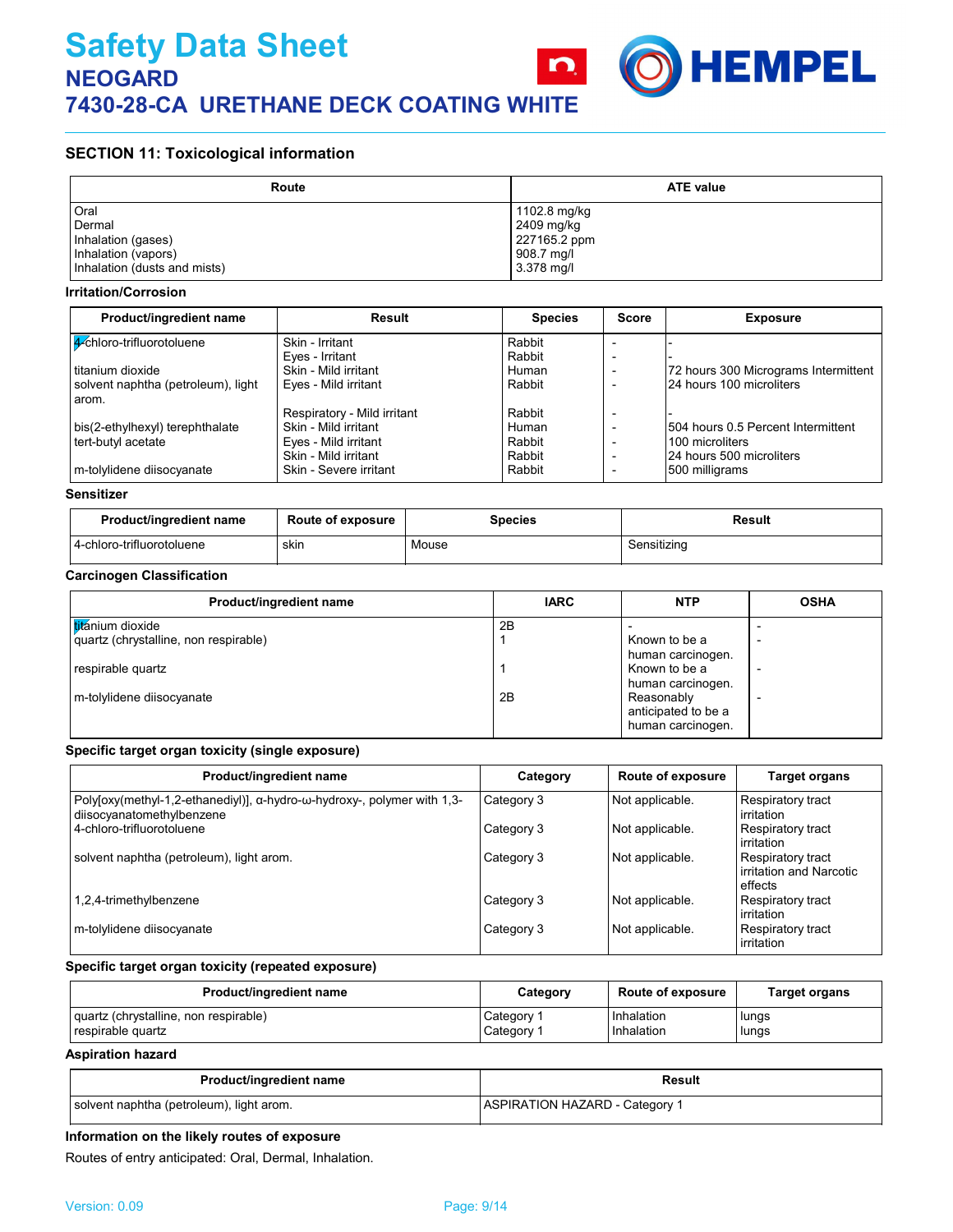

#### **Potential chronic health effects**

Other information : Sensitization : Contains m-tolylidene diisocyanate. May produce an allergic reaction. No additional known significant effects or critical hazards.

## **SECTION 12: Ecological information**

#### **12.1 Toxicity**

Do not allow to enter drains or watercourses. Harmful to aquatic life with long lasting effects.

When spilled, this product may act as an oil, causing a film, sheen, emulsion, or sludge at or beneath the surface of a body of water. Oils of any kind can cause: (a) drowning of waterfowl due to lack of buoyancy, loss of insulating capacity of feathers, starvation and vulnerability to predators due to lack of mobility; (b) lethal effect on fish by coating gill surfaces, preventing respiration; (c) potential fish kills resulting from alteration in biochemical oxygen demand; (d) asphyxiation of benthic life forms when floating masses become engaged with surface debris and settle on the bottom; and (e) adverse aesthetic effects of fouled shoreline and beaches.

**HEMPEL** 

| Product/ingredient name            | Result                            | <b>Species</b>                                 | <b>Exposure</b> |
|------------------------------------|-----------------------------------|------------------------------------------------|-----------------|
| 4-chloro-trifluorotoluene          | Acute IC50 2 mg/l                 | Daphnia                                        | 48 hours        |
|                                    | Acute LC50 3 mg/l                 | Fish                                           | 96 hours        |
| I titanium dioxide                 | Acute LC50 >100 mg/l              | Daphnia                                        | 48 hours        |
|                                    | Acute LC50 >100 mg/l              | Fish                                           | 96 hours        |
| solvent naphtha (petroleum), light | Acute EC50 2.6 mg/l               | Algae - Pseudokirchneriella subcapitata        | 96 hours        |
| arom.                              |                                   | (green algae)                                  |                 |
|                                    | Acute EC50 6.14 mg/l              | Daphnia - Daphnia magna                        | 48 hours        |
|                                    | Acute LC50 9.22 mg/l              | Fish - Oncorhynchus mykiss (rainbow<br>trout)  | 96 hours        |
| 1,2,4-trimethylbenzene             | Acute LC50 4910 µg/l Marine water | Crustaceans - Elasmopus pectinicrus -<br>Adult | 48 hours        |
|                                    | Acute LC50 7720 µg/l Fresh water  | Fish - Pimephales promelas                     | 96 hours        |

#### **12.2 Persistence and degradability**

| Product/ingredient name                                                  | Test                                                                       |                           | <b>Result</b>                  | <b>Dose</b>            | <b>Inoculum</b>         |
|--------------------------------------------------------------------------|----------------------------------------------------------------------------|---------------------------|--------------------------------|------------------------|-------------------------|
| 4-chloro-trifluorotoluene                                                | OECD 301D 301D<br>Ready<br>Biodegradability -<br><b>Closed Bottle Test</b> |                           | 19.2 % - Not readily - 28 days |                        |                         |
| solvent naphtha (petroleum), light<br>arom.                              |                                                                            | >70 % - Readily - 28 days |                                |                        |                         |
| bis(2-ethylhexyl) terephthalate                                          | 301B Ready<br>Biodegradability -<br>$CO2$ Evolution Test                   |                           | 73.05 % - Readily - 28 days    |                        |                         |
| Product/ingredient name                                                  | <b>Aquatic half-life</b>                                                   |                           | <b>Photolysis</b>              |                        | <b>Biodegradability</b> |
| 4-chloro-trifluorotoluene<br>solvent naphtha (petroleum), light<br>arom. | $\overline{\phantom{0}}$                                                   |                           |                                | Not readily<br>Readily |                         |
| bis(2-ethylhexyl) terephthalate                                          |                                                                            |                           |                                | Readily                |                         |

#### **12.3 Bioaccumulative potential**

| Product/ingredient name                  | LogP。w | <b>BCF</b>  | <b>Potential</b> |
|------------------------------------------|--------|-------------|------------------|
| 4-chloro-trifluorotoluene                | ا . ن  |             | low              |
| solvent naphtha (petroleum), light arom. |        | $10 - 2500$ | high             |
| bis(2-ethylhexyl) terephthalate          | 8.39   | 393         | low              |
| $1,2,4$ -trimethylbenzene                | 3.63   | 243         | low              |
| tert-butyl acetate                       | 1.64   |             | low              |
| m-tolylidene diisocyanate                | 3.43   |             | low              |

#### **12.4 Mobility in soil**

| Soil/water partition coefficient | No known data avaliable in our database. |
|----------------------------------|------------------------------------------|
| $(K_{OC})$ :                     |                                          |
| Mobility :                       | No known data avaliable in our database. |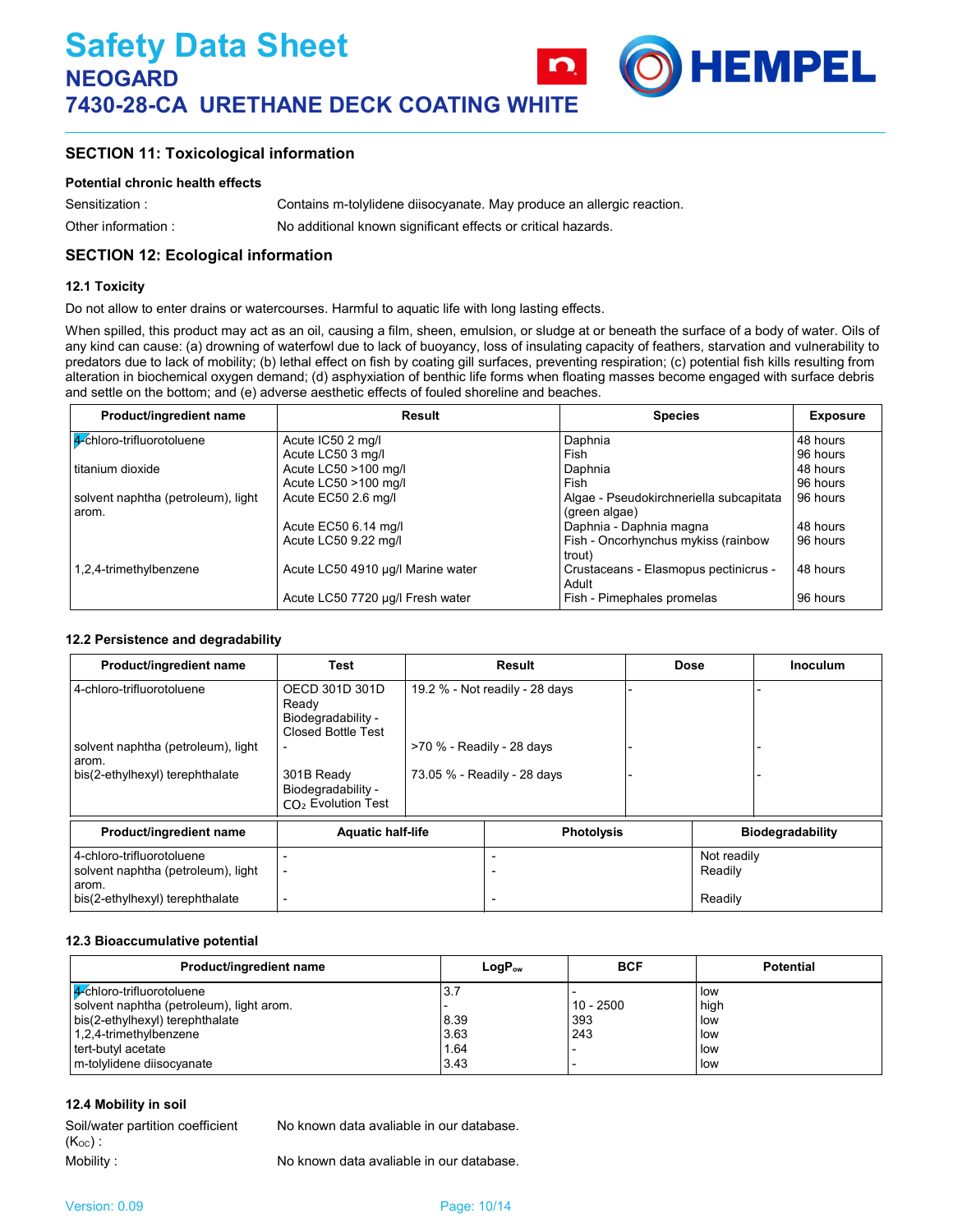**HEMPEL** 

## **SECTION 12: Ecological information**

#### **12.5 Other adverse effects**

No known significant effects or critical hazards.

## **SECTION 13: Disposal considerations**

#### **13.1 Waste treatment methods**

Disposal should be in accordance with applicable regional, national and local laws and regulations. Local regulations may be more stringent than regional or national requirements.

The information presented below only applies to the material as supplied. The identification based on characteristic(s) or listing may not apply if the material has been used or otherwise contaminated. It is the responsibility of the waste generator to determine the toxicity and physical properties of the material generated to determine the proper waste identification and disposal methods in compliance with applicable regulations.

Refer to Section 7 and Section 8 for additional handling information and protection of employees.

The generation of waste should be avoided or minimized wherever possible. Disposal of this product, solutions and any by-products should at all times comply with the requirements of environmental protection and waste disposal legislation and any regional local authority requirements. Dispose of surplus and non-recyclable products via a licensed waste disposal contractor. Waste should not be disposed of untreated to the sewer unless fully compliant with the requirements of all authorities with jurisdiction. Waste packaging should be recycled. Incineration or landfill should only be considered when recycling is not feasible. This material and its container must be disposed of in a safe way. Care should be taken when handling emptied containers that have not been cleaned or rinsed out. Empty containers or liners may retain some product residues. Vapor from product residues may create a highly flammable or explosive atmosphere inside the container. Do not cut, weld or grind used containers unless they have been cleaned thoroughly internally. Avoid dispersal of spilled material and runoff and contact with soil, waterways, drains and sewers.

## **SECTION 14: Transport information**

Transport may take place according to national regulation or DOT for transport by road and by train, IMDG for transport by sea, IATA for Air shipment. Refer to specific Dangerous Goods Transport requirements under 49CFR, ICAO and IATA.

|                     | 14.1<br>UN no. | 14.2<br>Proper shipping name | 14.3<br>Transport hazard class(es) | 14.4<br>PG* | 14.5 | Env <sup>*</sup> Additional information                                                                                                                                                                                                                                                   |
|---------------------|----------------|------------------------------|------------------------------------|-------------|------|-------------------------------------------------------------------------------------------------------------------------------------------------------------------------------------------------------------------------------------------------------------------------------------------|
| <b>DOT</b><br>Code  | <b>UN1263</b>  | <b>PAINT</b>                 | 3                                  | III         | No.  | <b>Reportable quantity</b><br>(m-tolylidene diisocyanate)<br>13286.8 lbs / 6032.2 kg [1213.7 gal /<br>4594.2 L]<br>Package sizes shipped in quantities<br>less than the product reportable<br>quantity are not subject to the RQ<br>(reportable quantity) transportation<br>requirements. |
| <b>TDG</b><br>Code  | <b>UN1263</b>  | <b>PAINT</b>                 | 3                                  | III         | No.  | Product classified as per the following<br>sections of the Transportation of<br>Dangerous Goods Regulations: 2.<br>18-2.19 (Class 3).                                                                                                                                                     |
| <b>SCT</b><br>Code  | <b>UN1263</b>  | <b>PAINT</b>                 | 3                                  | III         | No.  | $\sim$                                                                                                                                                                                                                                                                                    |
| <b>IMDG</b><br>Code | <b>UN1263</b>  | <b>PAINT</b>                 | 3                                  | III         | No.  | <b>Emergency schedules F-E, S-E</b>                                                                                                                                                                                                                                                       |
| <b>IATA</b><br>Code | <b>UN1263</b>  | <b>PAINT</b>                 | 3                                  | III         | No.  | $\sim$                                                                                                                                                                                                                                                                                    |

Code : Classification

PG\* : Packing group

Env.\* : Environmental hazards

#### **14.6 Special precautions for user**

**Transport within user's premises:** always transport in closed containers that are upright and secure. Ensure that persons transporting the product know what to do in the event of an accident or spillage.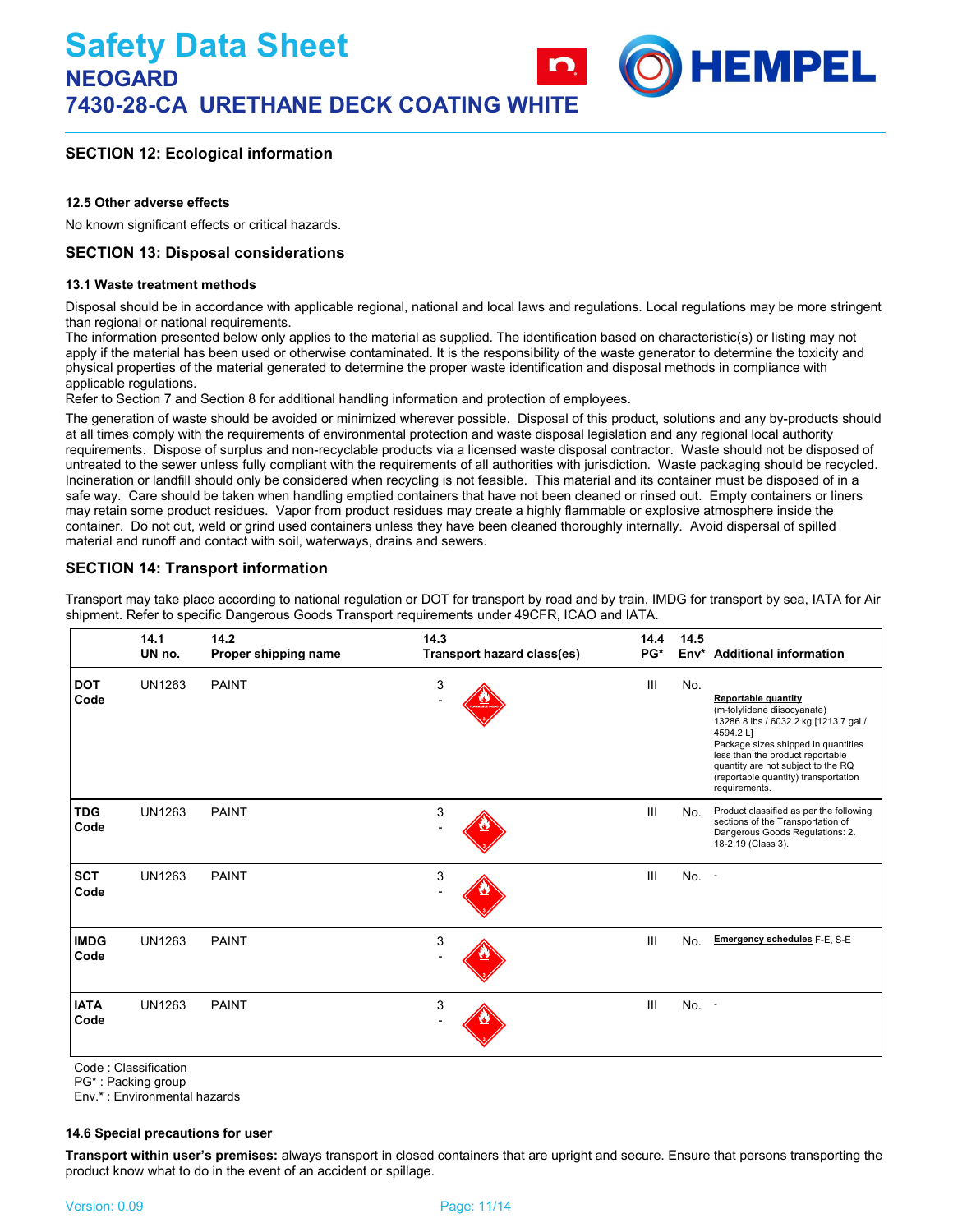## **SECTION 14: Transport information**

#### **14.7 Transport in bulk according to Annex II of MARPOL and the IBC Code**

Not applicable.

#### **SECTION 15: Regulatory information**

#### **15.1 Safety, health and environmental regulations/legislation specific for the substance or mixture**

U.S. Federal regulations :  $\mathbb{A}$  components are listed or exempted.

**TSCA 4(a) final test rules**: 4-chloro-trifluorotoluene

**TSCA 8(a) PAIR**: 4-chloro-trifluorotoluene; tert-butyl acetate; 2-methylpropan-2-ol; silica/ polydimethylsiloxane reactionproduct; methyl formate; naphthalene; pigment violet 19, 73900 (quinacridone pigment)

**TSCA 8(a) CDR Exempt/Partial exemption**: Not determined

**United States inventory (TSCA 8b)**: All components are listed or exempted.

**TSCA 8(c) calls for record of SAR**: m-tolylidene diisocyanate

**TSCA 12(b) one-time export**: 4-chloro-trifluorotoluene

**Clean Water Act (CWA) 307**: benzene; di(2-ethyl hexyl)phthalate; ethylbenzene; naphthalene; pigment blue 15, 74160 (copper phthalocyanine blue, unstable pigment)

**HEMPEL** 

**Clean Water Act (CWA) 311**: benzene; tert-butyl acetate; xylene; ethylbenzene; naphthalene; phosphoric acid

#### **Clean Air Act Section 112(b) Hazardous Air Pollutants (HAPs)** : Listed

| Product/ingredient name    | <b>CAS number</b> | Concentration |
|----------------------------|-------------------|---------------|
| Cumen                      | 98-82-8           | 0.061059      |
| benzene                    | 71-43-2           | 0.005376      |
| di(2-ethyl hexyl)phthalate | 117-81-7          | 0.002572      |
| xylene                     | 1330-20-7         | 0.06295       |
| ethylbenzene               | 100-41-4          | 0.010773      |
| methanol                   | 67-56-1           | 0.001344      |

**Clean Air Act Section 602 Class I Substances** : Not listed

**Clean Air Act Section 602 Class II Substances** : Not listed

**DEA List I Chemicals (Precursor Chemicals)** : Not listed

**DEA List II Chemicals (Essential Chemicals)** : Not listed

#### **SARA 302/304 - SARA 311/312:**

## **SARA 311/312 Hazards identification**: Fire hazard, Immediate (acute) health hazard, Delayed

|  | (chronic) health hazard |  |
|--|-------------------------|--|
|--|-------------------------|--|

**SARA 302/304**: No products were found.

| Product/ingredient name                                                                                  | $\%$      | <b>Fire hazard</b> | Sudden<br>release of<br>pressure | Reactive | Immediate<br>(acute) health<br>hazard | <b>Delaved</b><br>(chronic)<br>health hazard |
|----------------------------------------------------------------------------------------------------------|-----------|--------------------|----------------------------------|----------|---------------------------------------|----------------------------------------------|
| Pølyloxy(methyl-1,2-ethanediyl)], α-hydro-<br>ώ-hydroxy-, polymer with 1,3-<br>diisocyanatomethylbenzene | $25 - 50$ | No.                | No.                              | No.      | Yes.                                  | No.                                          |
| 4-chloro-trifluorotoluene                                                                                | $10 - 25$ | Yes.               | No.                              | No.      | Yes.                                  | No.                                          |
| quartz (chrystalline, non respirable)                                                                    | $5 - 10$  | No.                | No.                              | No.      | No.                                   | Yes.                                         |
| 1,6-hexanediyl-bis(2-(2-(1-ethylpentyl)<br>-3-oxazolidinyl)ethyl)carbamate                               | $5 - 10$  | No.                | No.                              | No.      | Yes.                                  | No.                                          |
| respirable quartz                                                                                        | $3 - 5$   | No.                | No.                              | No.      | No.                                   | Yes.                                         |
| solvent naphtha (petroleum), light arom.                                                                 | $3 - 5$   | Yes.               | No.                              | No.      | Yes.                                  | No.                                          |
| bis(2-ethylhexyl) terephthalate                                                                          | $1 - 3$   | No.                | No.                              | No.      | Yes.                                  | No.                                          |
| 1,2,4-trimethylbenzene                                                                                   | $1 - 3$   | Yes.               | No.                              | No.      | Yes.                                  | No.                                          |
| tert-butvl acetate                                                                                       | $1 - 3$   | Yes.               | No.                              | No.      | Yes.                                  | No.                                          |
| m-tolylidene diisocyanate                                                                                | $0.5 - 1$ | No.                | No.                              | No.      | Yes.                                  | Yes.                                         |
|                                                                                                          |           |                    |                                  |          |                                       |                                              |

#### **SARA 313 :**

SARA 313 notifications must not be detached from the MSDS and any copying and redistribution of the MSDS shall include copying and redistribution of the notice attached to copies of the MSDS subsequently redistributed.

#### **Form R - Reporting requirements :**

**Supplier notification :**

**Product/ingredient name CAS number Concentration** 1,2,4-trimethylbenzene 95-63-6 1 - 3 m-tolylidene diisocyanate 26471-62-5 0 - 1  $\overline{Z}$ ,4-trimethylbenzene 1 - 3<br>  $\overline{Z}$ ,4-trimethylbenzene 1 - 3<br>  $\overline{Z}$ ,4-trimethylbenzene 1 - 3 n-tolylidene diisocyanate **Product/ingredient name CAS number CAS number Concentration**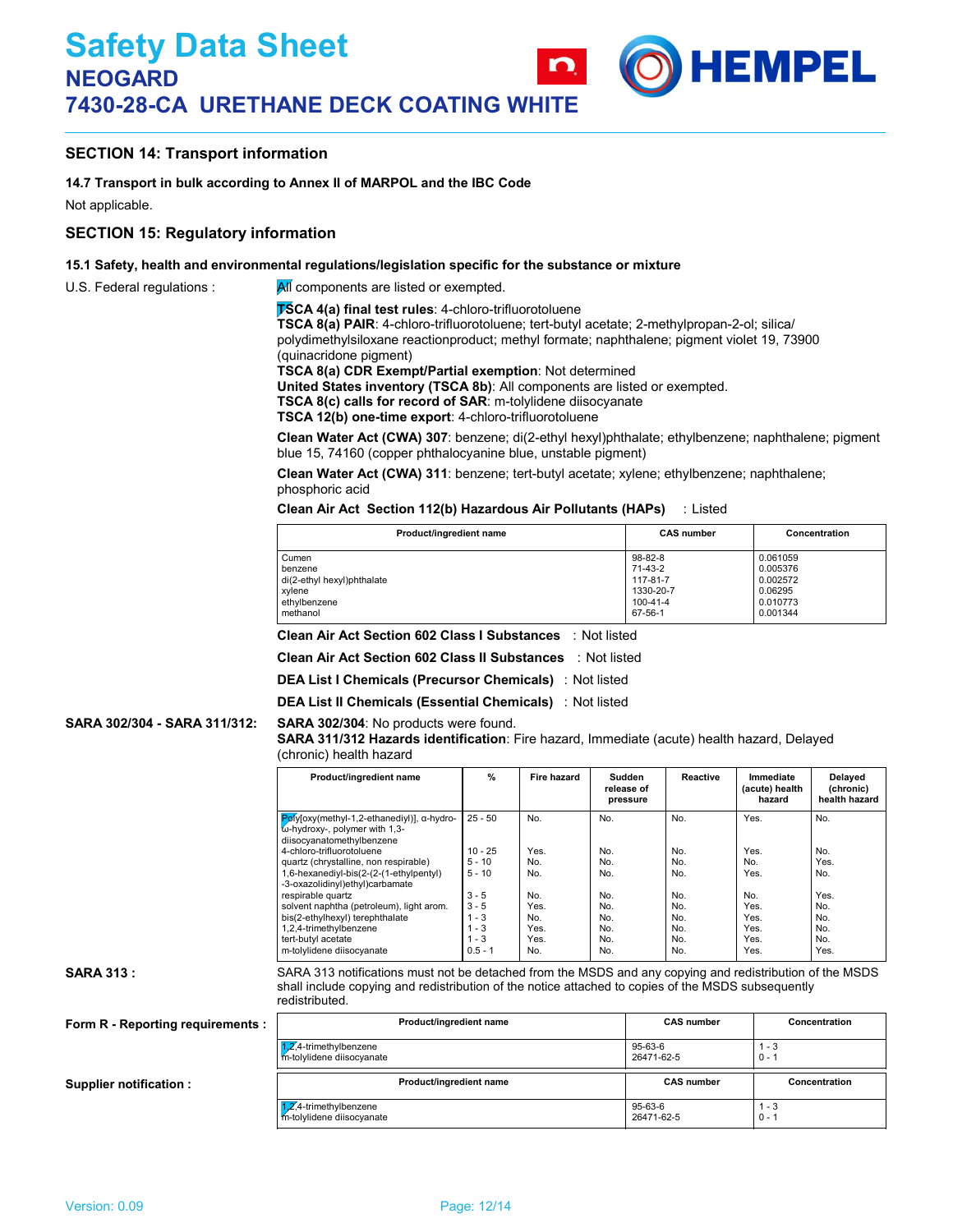## **SECTION 15: Regulatory information**

| State regulations:        | <b>Connecticut Carcinogen Reporting:</b> None of the components are listed.<br>Connecticut Hazardous Material Survey: None of the components are listed.<br>Florida substances: None of the components are listed.<br>Illinois Chemical Safety Act: None of the components are listed.<br>Illinois Toxic Substances Disclosure to Employee Act: None of the components are listed.<br>Louisiana Reporting: None of the components are listed.<br>Louisiana Spill: None of the components are listed.<br><b>Massachusetts Spill:</b> None of the components are listed.<br>Massachusetts Substances: The following components are listed: PSEUDOCUMENE; SILICA,<br>CRYSTALLINE, QUARTZ; SILICA, CRYSTALLINE, QUARTZ; TITANIUM DIOXIDE; TIN DIOXIDE<br>DUST: TERT-BUTYL ACETATE<br>Michigan Critical Material: None of the components are listed.<br><b>Minnesota Hazardous Substances: None of the components are listed.</b><br><b>New Jersey Hazardous Substances:</b> The following components are listed: PSEUDOCUMENE; 1,2,<br>4-TRIMETHYL BENZENE; TOLUENE DIISOCYANATE (mixed isomers); BENZENE, 1,<br>3-DIISOCYANATOMETHYL-; SILICA, QUARTZ; QUARTZ (SiO2); SILICA, QUARTZ; QUARTZ (SiO2);<br>TITANIUM DIOXIDE; TITANIUM OXIDE (TIO2); tert-BUTYL ACETATE; ACETIC ACID, 1,<br>1-DIMETHYLETHYL ESTER<br><b>New Jersey Spill:</b> None of the components are listed.<br>New Jersey Toxic Catastrophe Prevention Act: None of the components are listed.<br>New York Acutely Hazardous Substances: The following components are listed: Toluene<br>diisocyanite; tert-Butyl acetate<br>New York Toxic Chemical Release Reporting: None of the components are listed.<br>Pennsylvania RTK Hazardous Substances: The following components are listed: PSEUDOCUMENE;<br>BENZENE.2.4-DIISOCYANATOMETHYL-; QUARTZ DUST; QUARTZ; QUARTZ DUST; QUARTZ;<br>TITANIUM OXIDE; SILICA; ACETIC ACID, 1,1-DIMETHYLETHYL ESTER<br><b>Rhode Island Hazardous Substances: None of the components are listed.</b> |
|---------------------------|-----------------------------------------------------------------------------------------------------------------------------------------------------------------------------------------------------------------------------------------------------------------------------------------------------------------------------------------------------------------------------------------------------------------------------------------------------------------------------------------------------------------------------------------------------------------------------------------------------------------------------------------------------------------------------------------------------------------------------------------------------------------------------------------------------------------------------------------------------------------------------------------------------------------------------------------------------------------------------------------------------------------------------------------------------------------------------------------------------------------------------------------------------------------------------------------------------------------------------------------------------------------------------------------------------------------------------------------------------------------------------------------------------------------------------------------------------------------------------------------------------------------------------------------------------------------------------------------------------------------------------------------------------------------------------------------------------------------------------------------------------------------------------------------------------------------------------------------------------------------------------------------------------------------------------------------------------------------------------------------------------|
| California Prop. 65 PFF : | <b>WARNING:</b> This product contains a chemical known to the State of California to cause cancer.<br><b>WARNING:</b> This product contains less than 1% of a chemical known to the State of California to cause<br>birth defects or other reproductive harm.<br><b>Penroductive</b><br>Mavimum accontable<br>No significant risk level<br><b>Product/ingradiant name</b><br>Cancer                                                                                                                                                                                                                                                                                                                                                                                                                                                                                                                                                                                                                                                                                                                                                                                                                                                                                                                                                                                                                                                                                                                                                                                                                                                                                                                                                                                                                                                                                                                                                                                                                 |

| Product/ingredient name                 | Cancer | Reproductive | No significant risk level | Maximum acceptable<br>dosage level |
|-----------------------------------------|--------|--------------|---------------------------|------------------------------------|
| dit <sup>2</sup> -ethyl hexyl)phthalate | Yes.   | Yes.         | Yes.                      | Yes.                               |
| ethylbenzene                            | Yes.   | No.          | Yes.                      |                                    |
| Cumen                                   | Yes.   | No.          |                           |                                    |
| 1-ethyl-2-methylbenzene                 | No.    | Yes.         |                           |                                    |
| benzene                                 | Yes.   | Yes.         | Yes.                      | Yes.                               |
| methanol                                | No.    | Yes.         |                           | Yes.                               |
| titanium dioxide                        | Yes.   | No.          |                           |                                    |
| respirable quartz                       | Yes.   | No.          |                           |                                    |
| quartz (chrystalline, non respirable)   | Yes.   | No.          |                           |                                    |
| m-tolylidene diisocyanate               | Yes.   | No.          | Yes.                      |                                    |
| naphthalene                             | Yes.   | No.          | Yes.                      |                                    |

**HEMPEL** 

### **SECTION 16: Other information**

Remarks : Note: In USA, consult Code of Federal Regulations, Title 29, Labor, Parts 1910 and 1915 concerning occupational safety and health standards and regulations, as well as any other applicable Federal, State or local regulations that apply to safe practices in coating operations. Warning! If you scrape, sand, or remove old paint, you may release lead dust. LEAD is TOXIC.

Validation : Validated by US - HSE Products Coordinator on 31 January 2018

#### **GHS Classification**

Procedure used to derive the classification.

| <b>Classification</b>                                                                        | <b>Justification</b>  |
|----------------------------------------------------------------------------------------------|-----------------------|
| FLAMMABLE LIQUIDS - Category 3                                                               | On basis of test data |
| ACUTE TOXICITY (oral) - Category 4                                                           | Calculation method    |
| ACUTE TOXICITY (inhalation) - Category 4                                                     | Calculation method    |
| SKIN IRRITATION - Category 2                                                                 | Calculation method    |
| SERIOUS EYE DAMAGE - Category 1                                                              | Calculation method    |
| RESPIRATORY SENSITIZATION - Category 1                                                       | Calculation method    |
| <b>SKIN SENSITIZATION - Category 1</b>                                                       | Calculation method    |
| CARCINOGENICITY - Category 1A                                                                | Calculation method    |
| SPECIFIC TARGET ORGAN TOXICITY (SINGLE EXPOSURE) (Respiratory tract irritation) - Category 3 | Calculation method    |
| SPECIFIC TARGET ORGAN TOXICITY (REPEATED EXPOSURE) (lungs) - Category 1                      | Calculation method    |